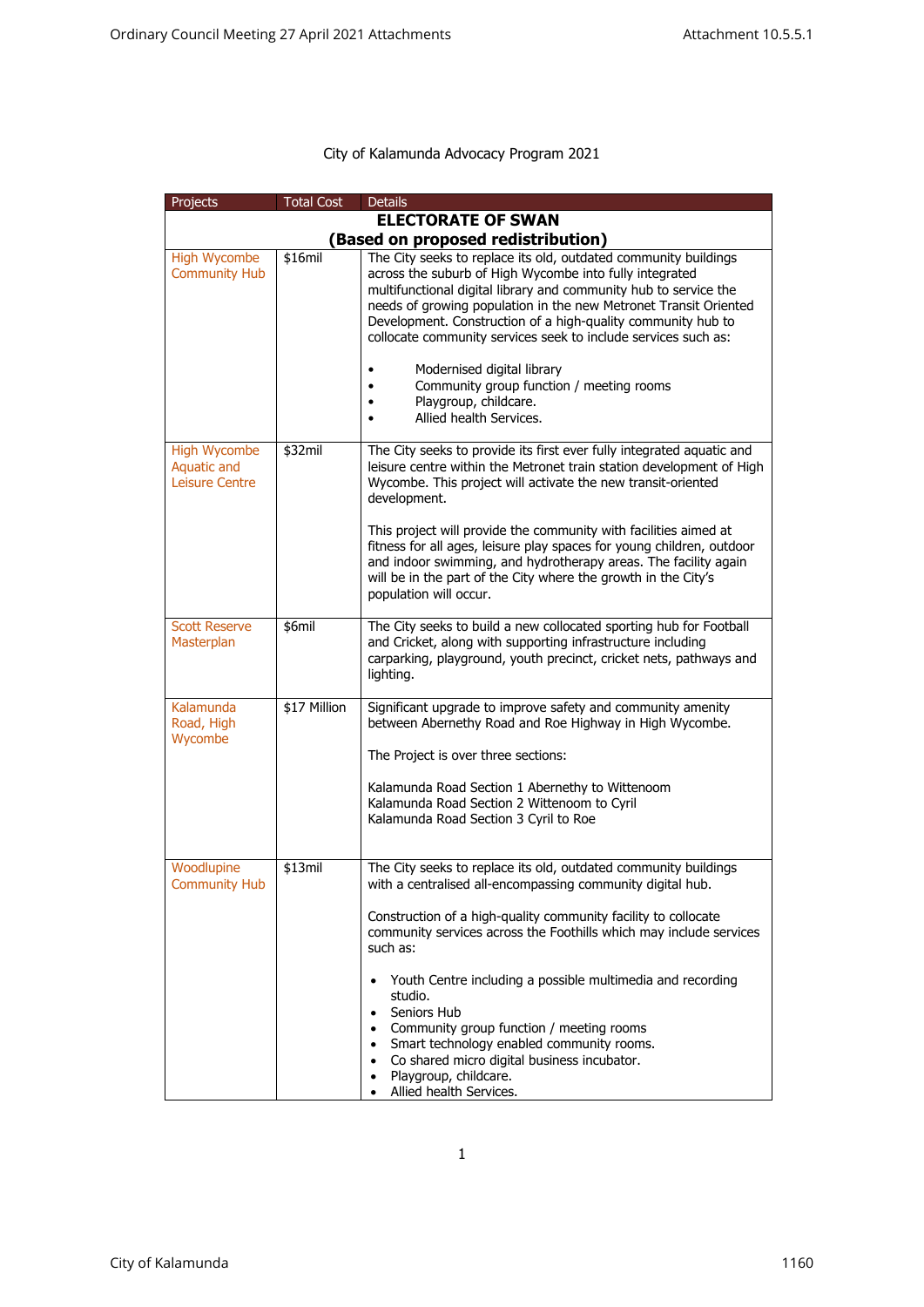## City of Kalamunda Advocacy Program 2021

|                                                                                |                   | Local church groups.<br>Community Services Organisations collocations                                                                                                                                                                                                                                                                                                                                                                                                                          |  |  |
|--------------------------------------------------------------------------------|-------------------|------------------------------------------------------------------------------------------------------------------------------------------------------------------------------------------------------------------------------------------------------------------------------------------------------------------------------------------------------------------------------------------------------------------------------------------------------------------------------------------------|--|--|
| <b>Hartfield Park</b><br>Masterplan -<br>Colocation                            | \$12mil           | The City seeks to build new collocated facilities for Rugby Union<br>and Cricket, AFL and Athletics, Bowling and Tennis and Rugby<br>league plus upgrades to the Soccer facility and a new Mens Shed<br>facility.                                                                                                                                                                                                                                                                              |  |  |
| Projects                                                                       | <b>Total Cost</b> | <b>Details</b>                                                                                                                                                                                                                                                                                                                                                                                                                                                                                 |  |  |
| <b>ELECTORATE OF HASLUCK</b><br>(Based on proposed redistribution)             |                   |                                                                                                                                                                                                                                                                                                                                                                                                                                                                                                |  |  |
| Ray Owen<br><b>Reserve Master</b><br>Plan                                      | \$15mil           | The City seeks to build four new indoor courts at the Ray Owen<br>Sports Centre that is a regional base facility for basketball and<br>netball.<br>Additional projects include:<br>Lighting on outdoor courts<br>Football/Cricket Pavilion Upgrade<br>$\bullet$<br>Additional parking and pathways<br>$\bullet$<br>Upgrade to BMX facilities<br>$\bullet$<br>Enhanced Bushland Protection.                                                                                                     |  |  |
| <b>Maida Vale</b><br>Reserve<br>Masterplan                                     | \$12mil           | The City seeks to implement the Maida Vale Masterplan including<br>the following projects:<br>• Sports Pavilion upgrade<br>• Upgrade of sports floodlighting<br>· Upgrade baseball infrastructure<br>• Replace Archery Pavilion<br>• Access improvements and expanded car parking<br>• Upgrade existing netball courts to multipurpose<br>courts<br>• Fitness trail and improved pathways<br>• New playground and skate park<br>• Reinstate disused tennis courts and expanded sports<br>space |  |  |
| Kalamunda Safe<br>Access and<br><b>Tourism</b><br><b>Attraction</b><br>Project | \$15mil           | Improved pedestrian access through upgraded walking/cycling<br>infrastructure.<br>Tourism attraction through improved public realm and amenity to<br>support Kalamunda as the tourism hub of the Perth Hills.<br>Barber Street (Approx. \$2.2m)<br>Railway Road (\$Approx. \$2.5m)<br>Mead Street (Approx. \$4.4m) - includes underground power.<br>Canning Road (Approx. \$3.7m)<br>Stirk Street (Approx. 2.4m)                                                                               |  |  |
| <b>Stirk Park</b><br>Master Plan $-$<br>Stage 1                                | \$3.4mil          | The City seeks to implement the Stirk Park Master Plan including<br>new youth precinct, playground, skate park.                                                                                                                                                                                                                                                                                                                                                                                |  |  |